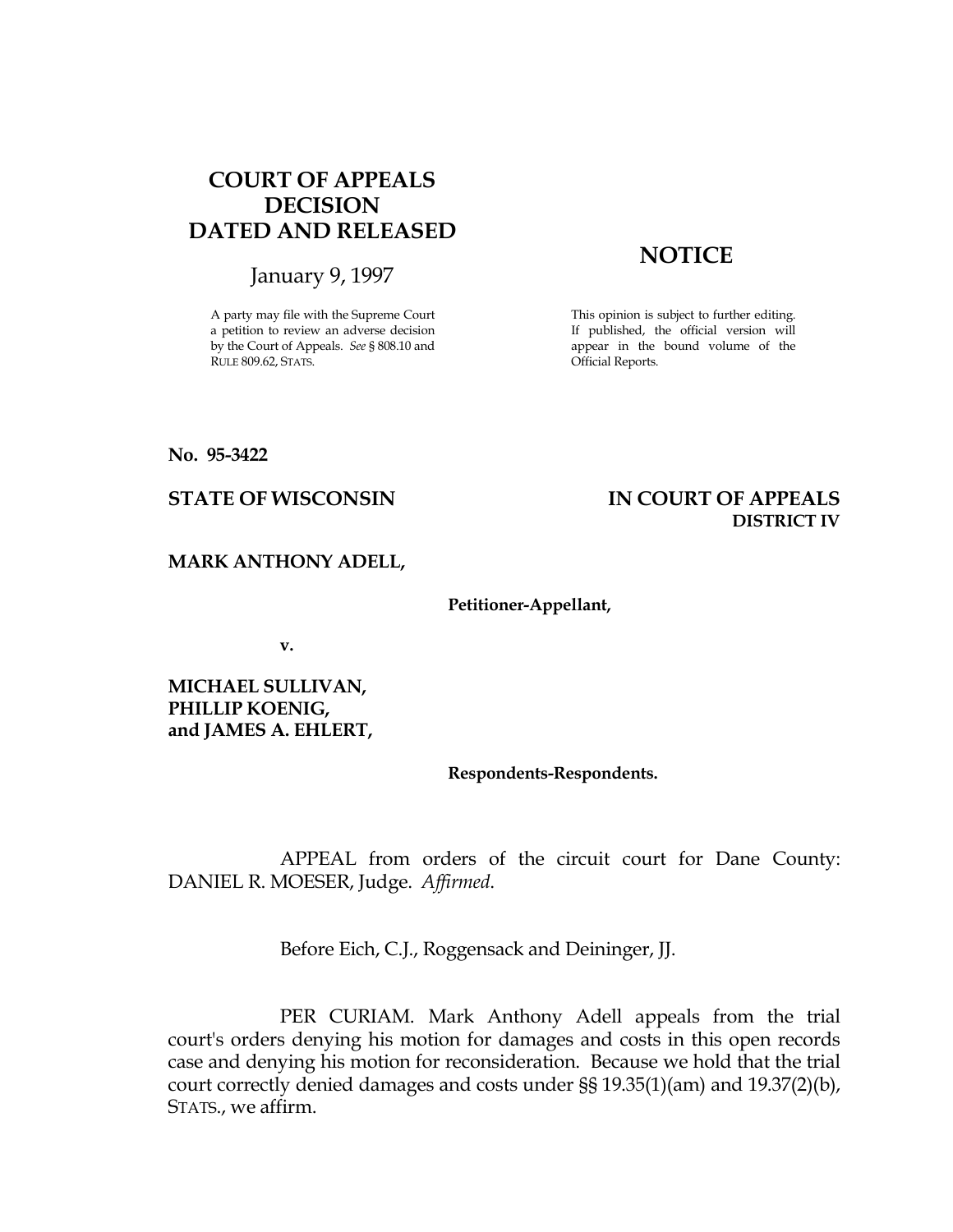Appellant, an inmate at Racine Correctional Institute (RCI), requested various records about himself. RCI's response was not timely and included only part of appellant's request because the Division of Intensive Sanctions had a portion of his file, which required additional transfer and viewing arrangements. On the basis of this response, appellant filed a mandamus action and thereafter, RCI provided appellant with the records he sought. See § 19.37, STATS. Appellant subsequently moved for damages and costs under § 19.37(2)(a), STATS. That section provides in relevant portion:

[T]he court shall award reasonable attorney fees, damages of not less than \$100, and other actual costs to the requester if the requester prevails in whole or in substantial part in any action ... relating to access to a record or part of a record under s. 19.35(1)(a).

 The trial court denied the motion on the grounds that § 19.37(2)(b), STATS., applies. That section provides in relevant portion:

In any action filed ... relating to access to a record or part of a record under s. 19.35(1)(am), if the court finds that the authority acted in a wilful or intentional manner, the court shall award the individual actual damages sustained by the individual as a consequence of the failure.

 Section 19.35(1)(am), STATS., relates to requests, such as that here, by individuals for records "containing personally identifiable information pertaining to the individual." Under this statutory scheme, § 19.37(2)(a), STATS., provides for damages when a requester prevails in whole or in part, but § 19.37(2)(b) provides an exception to the type of information provided by § 19.35(1)(am). Damages in § 19.35(1)(am) cases are to be awarded only when the records custodian ("authority") acts in a wilful or intentional manner. Section 19.37(2)(b).

 The State acknowledges that RCI responded slowly to appellant's request. However, it is undisputed that RCI did provide appellant with all the